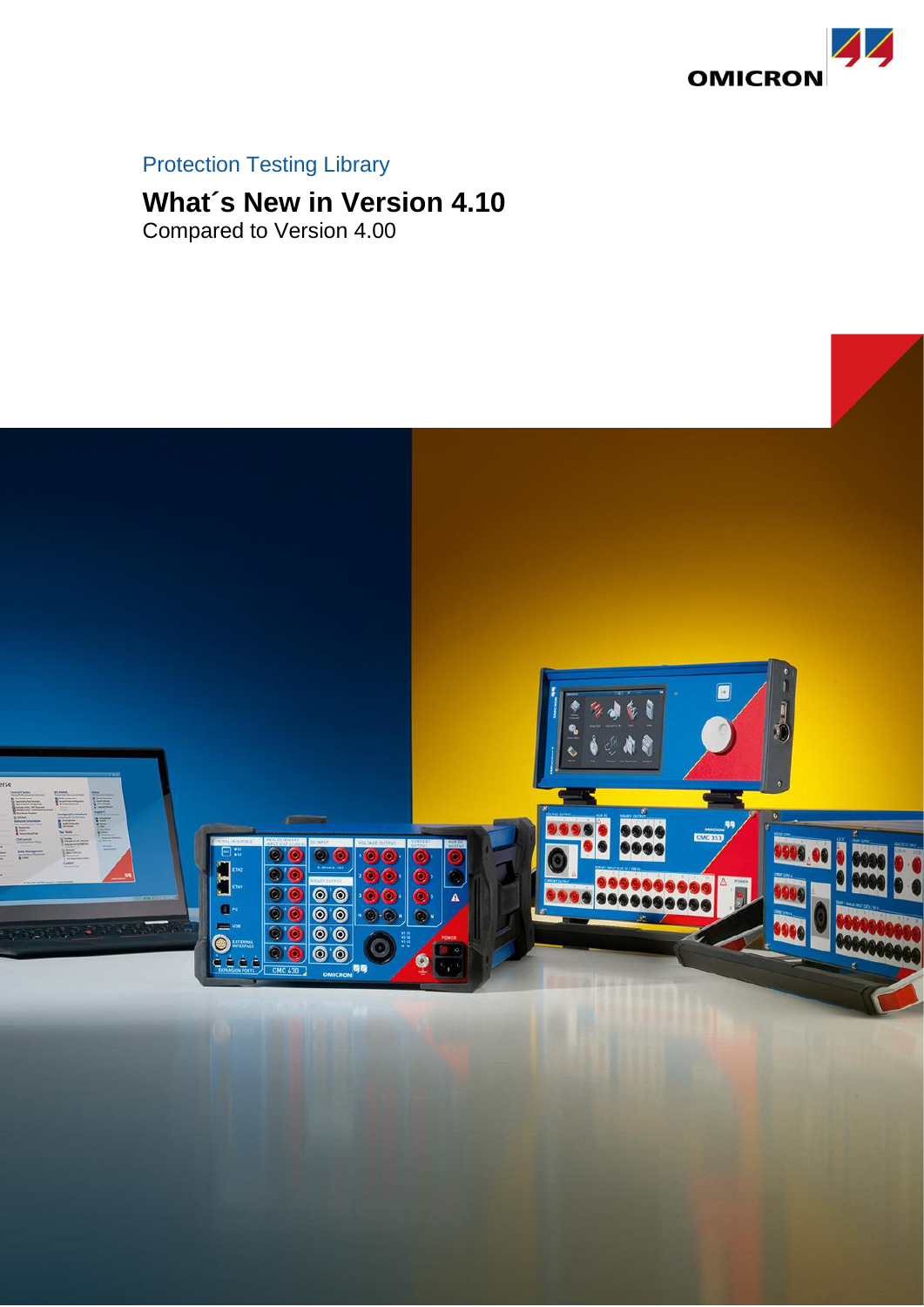

## **1 New Protection Test Templates**

### **1.1 GE Multilin F650 V7.7x Feeder**

#### **Features:**

- > Phase Overcurrent
- > Phase Directional
- > Neutral Overcurrent
- > Neutral Directional
- > Ground Overcurrent
- > Ground Directional
- > Sensitive Ground Overcurrent
- > Sensitive Ground Directional

## **1.2 GE Multilin 889 V2.8x Generator**

#### **Features:**

- > Percent differential
- > Generator unbalance
- > Inadvertent energization
- > Loss of excitation
- > Offline overcurrent
- > Overload alarm
- > Thermal overload
- > Overcurrent protection
- > Voltage restrained time overcurrent
- > Directional element
- > Voltage protection
- > Frequency protection
- > Volt per hertz
- > Power protection

### **1.2.1 XRIO Converter Parameter Import**

Relay settings can be exported from the *GE EnerVista 8 Series Setup* software and imported into the **XRIO Converter** using the *Filter for GE Enervista.csv Settings*.

## **1.3 Siemens 7SJ85 V8.82 Feeder**

Replaces the PTL-item *Siemens 7SX800 V8.82 Feeder*.

#### **Features:**

- > Overcurrent protection, phases
- > Overcurrent protection, ground
- > Directional overcurrent protection, phases
- > Directional overcurrent protection, ground
- > Instantaneous tripping at switch onto fault

#### **1.3.1 XRIO Converter Parameter Import**

Relay settings can be exported from the *Siemens DIGSI 5* software and imported into the **XRIO Converter** using the *Standard Filter for XRIO files*.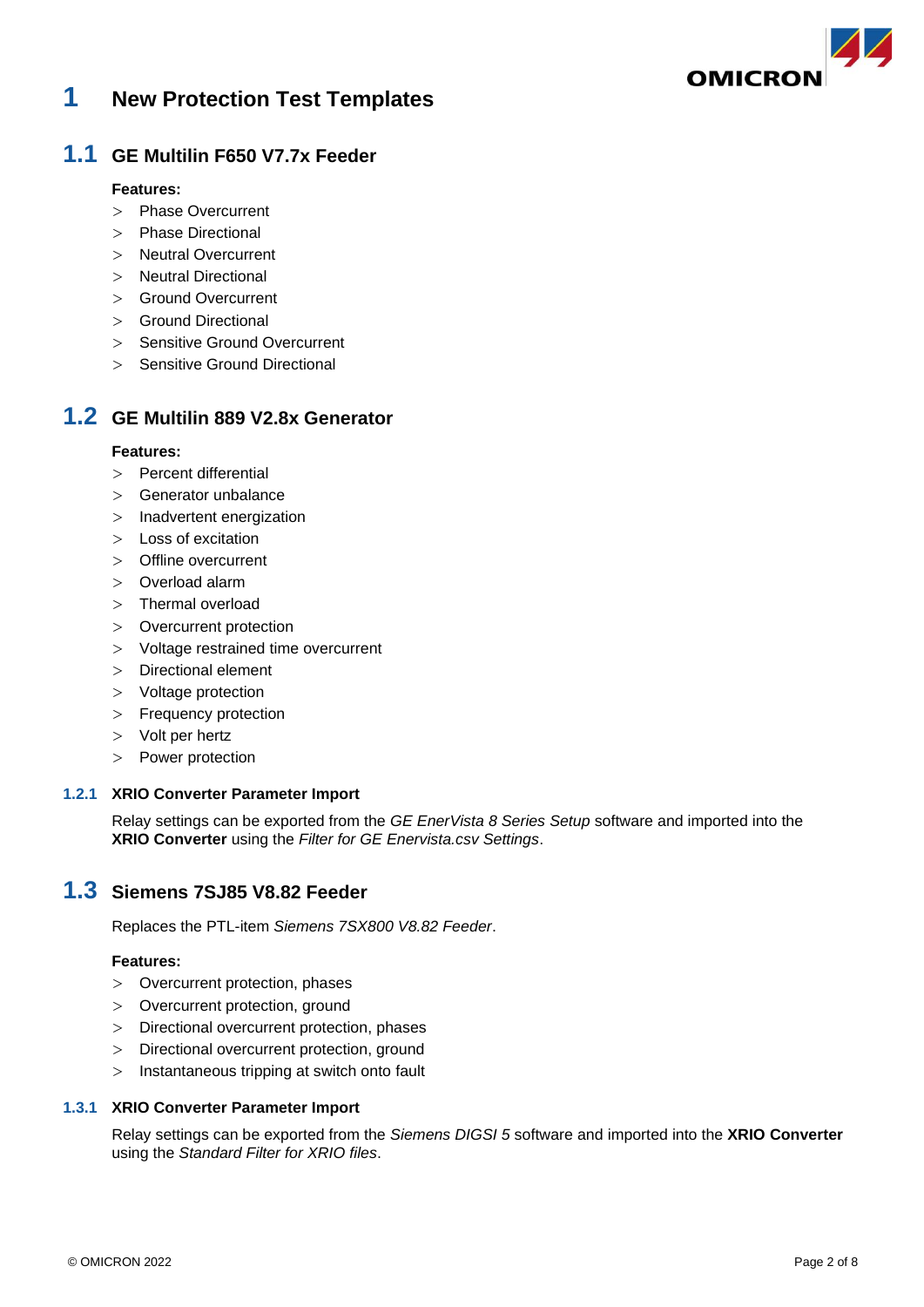

## **1.4 Stucke SYMAP-Compact V1.31 Line**

#### **Features:**

- > Distance protection
- > Switch onto fault protection
- > Overcurrent protection
- > Ground current protection

### **1.4.1 XRIO Converter Parameter Import**

Relay settings can be exported from the *SYMAP-Compact Parameter Tool* software and imported into the **XRIO Converter** using the *Standard Filter for XRIO files*.

## **1.5 Vivavis ACOS 354 V2.8 Line**

#### **Features:**

- > Distance Protection
- > Switch-onto Fault
- > Overcurrent Protection

#### **1.5.1 XRIO Converter Parameter Import**

Relay settings can be exported from the *EuroCAP* software and imported into the **XRIO Converter** using the *Filter for Protecta/Vivavis EuroCAP .par Settings.* The import filter is available from *Test Universe* 4.31 on.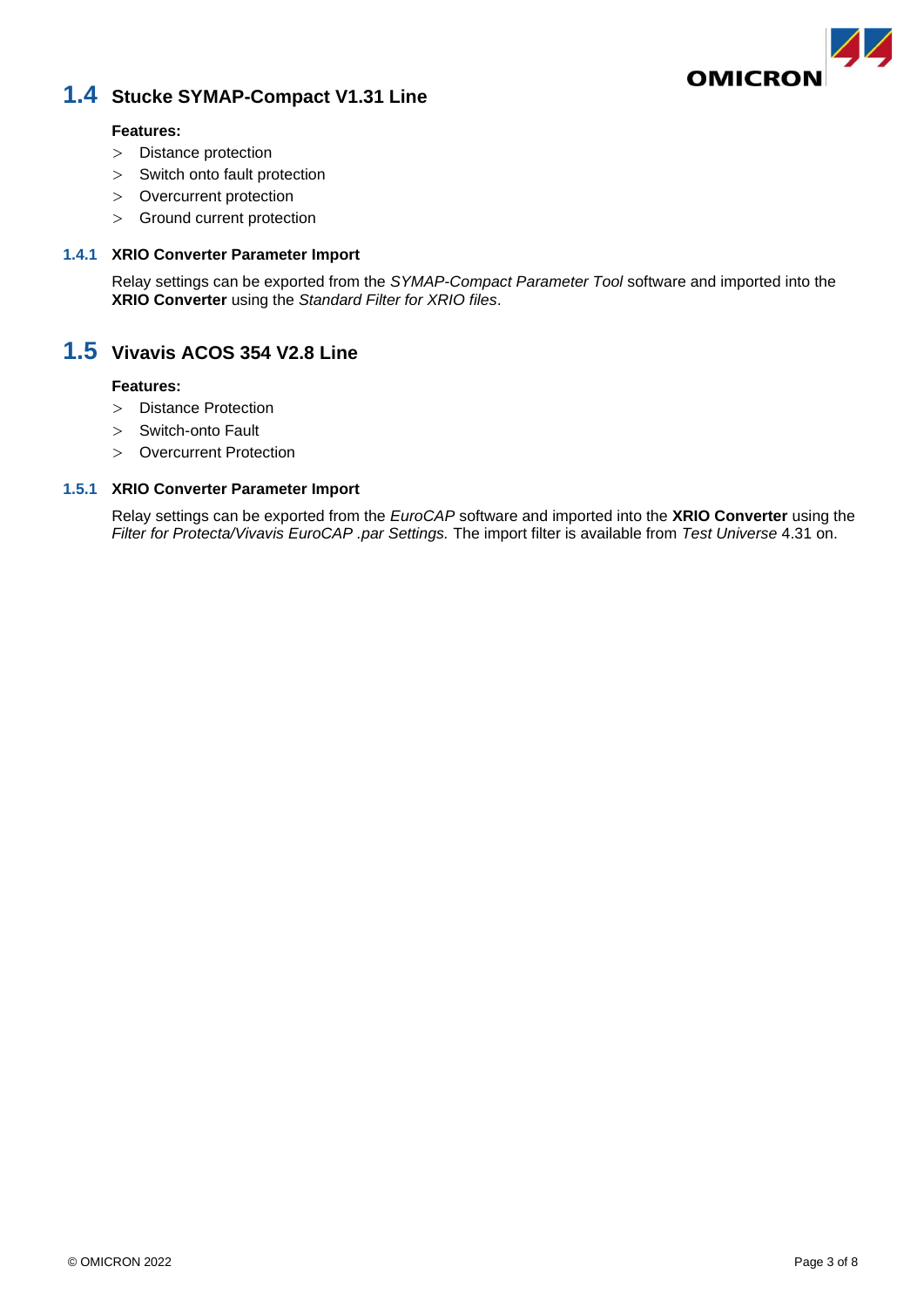

## **2 Updated Protection Test Templates**

## **2.1 ABB RET670 V2.2.2 Transformer**

### **Changes:**

- > Support for two-winding transformer applications added
- > Support for 2nd and 5th harmonic blocking added
- > Delete Inactive Test Modules button added (TU user command)
- > Bugfixing

## **2.2 ABB REF630 V1.3 Feeder**

### **Changes:**

- > Import filter support for all analog input modules (AIM)
- > Trip test with circuit breaker updated to use 52b contacts
- > Delete Inactive Test Modules button added (TU user command)
- > Bugfixing

## **2.3 ABB RET630 V1.3 Transformer**

### **Changes:**

- > Import filter support for all analog input modules (AIM)
- > Trip test with circuit breaker updated to use 52b contacts
- > Delete Inactive Test Modules button added (TU user command)
- > Bugfixing

## **2.4 GE Multilin D60 V8.2x Line**

#### **Changes:**

- > Updated to match firmware V8.2x
- > Import filter support for all voltage inputs
- > Trip test with circuit breaker updated to use 52b contacts
- > Delete Inactive Test Modules button added (TU user command)
- > Mho distance bugfixing
- > General bugfixing

## **2.5 GE Multilin L90 V7.31 Line**

#### **Changes:**

- > Import filter support for all voltage inputs
- > Trip test with circuit breaker updated to use 52b contacts
- > Delete Inactive Test Modules button added (TU user command)
- > Mho distance bugfixing
- > Other bugfixing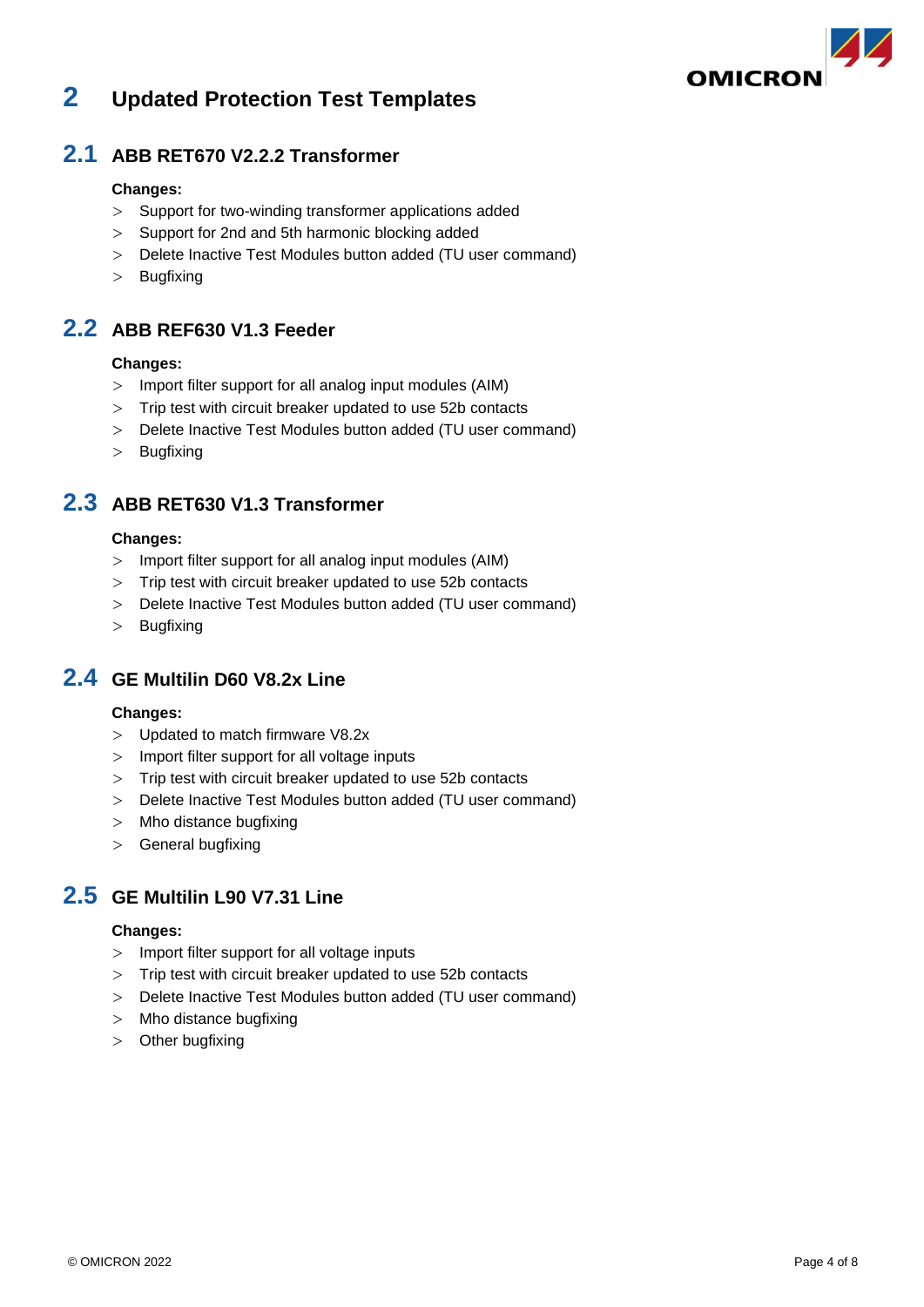

## **2.6 Schneider ElectricMiCOM P343 B5 Generator**

### **Changes:**

- > Updated to match software version B5
- > Trip test with circuit breaker updated to use 52b contacts
- > Delete Inactive Test Modules button added (TU user command)
- > Bugfixing

## **2.7 SEL 411L R127 Line**

### **Changes:**

- > Updated to match firmware R127
- > Trip test with circuit breaker updated to use 52b contacts
- > Support for 1-pole tripping
- > Distance bugfixing
- > Other bugfixing

## **2.8 SEL 421 4-5 R329 Line**

#### **Changes:**

- > Updated to match firmware R329
- > Trip test with circuit breaker updated to use 52b contacts
- > Distance bugfixing
- > Other bugfixing

## **2.9 Siemens 7SA86 V7.80 Line**

#### **Changes:**

- > Weak infeed logic added in *RelaySimTest* templates
- > Quad distance protection bugfixing

## **2.10 Siemens 7SA87 V7.80 Line**

#### **Changes:**

- > Weak infeed logic added in *RelaySimTest* templates
- > Quad distance protection bugfixing

## **2.11 Siemens 7SK82 V8.82 Motor**

Replaces the PTL-item *Siemens 7SX800 V8.82 Motor*.

### **Changes:**

- > Negative-Sequence stages added
- > Power protection stages added
- > Power protection bugfixing
- > Other bugfixing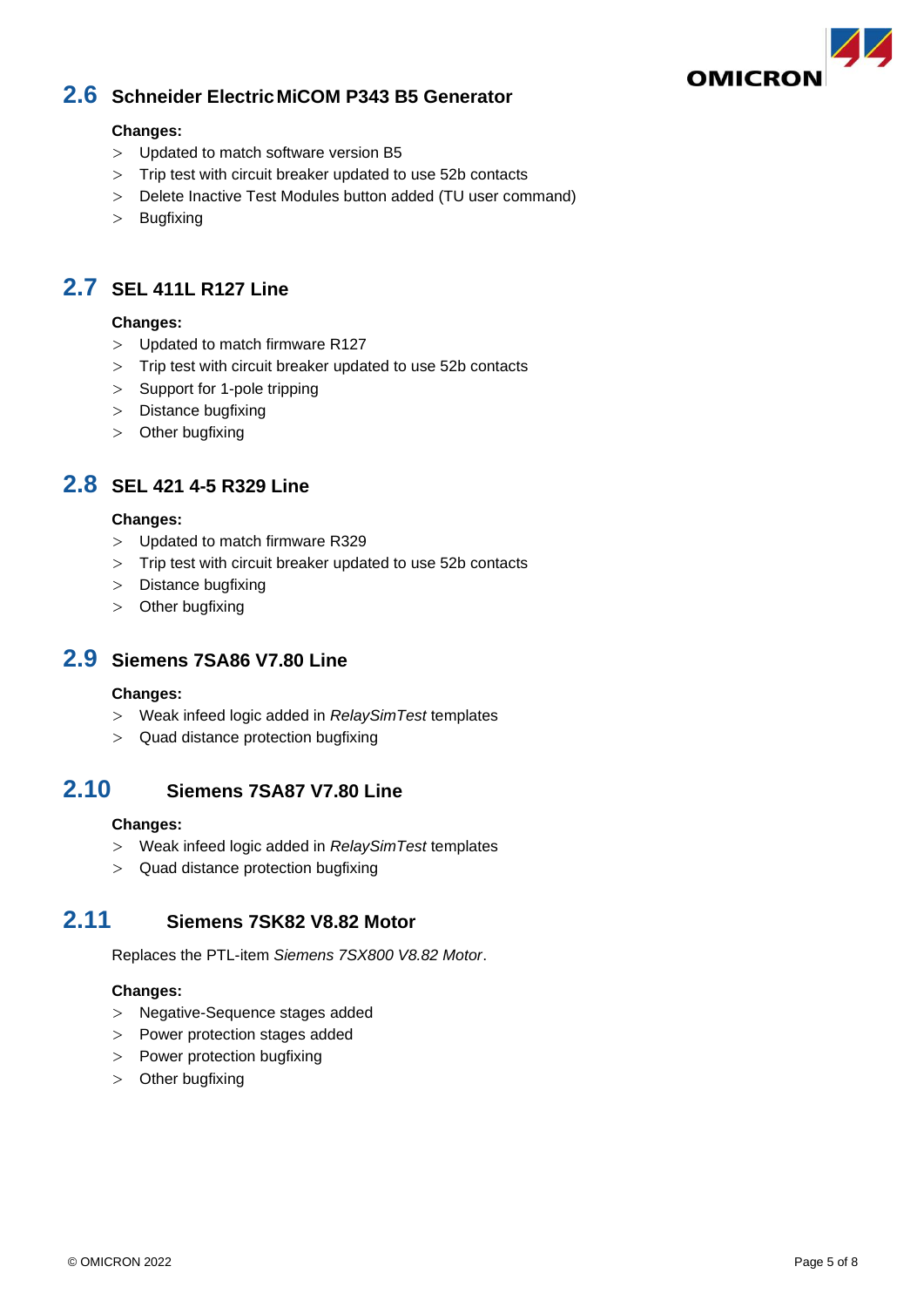

## **2.12 Siemens 7SK85 V8.82 Motor**

### **Changes:**

- > Negative-Sequence stages added
- > Power protection stages added
- > Power protection bugfixing
- > Other bugfixing

## **2.13 Siemens 7SL86 V7.80 Line**

#### **Changes:**

- > Weak infeed logic added in *RelaySimTest* templates
- > Quad distance protection bugfixing

## **2.14 Siemens 7SL87 V7.80 Line**

### **Changes:**

- > Weak infeed logic added in *RelaySimTest* templates
- > Quad distance protection bugfixing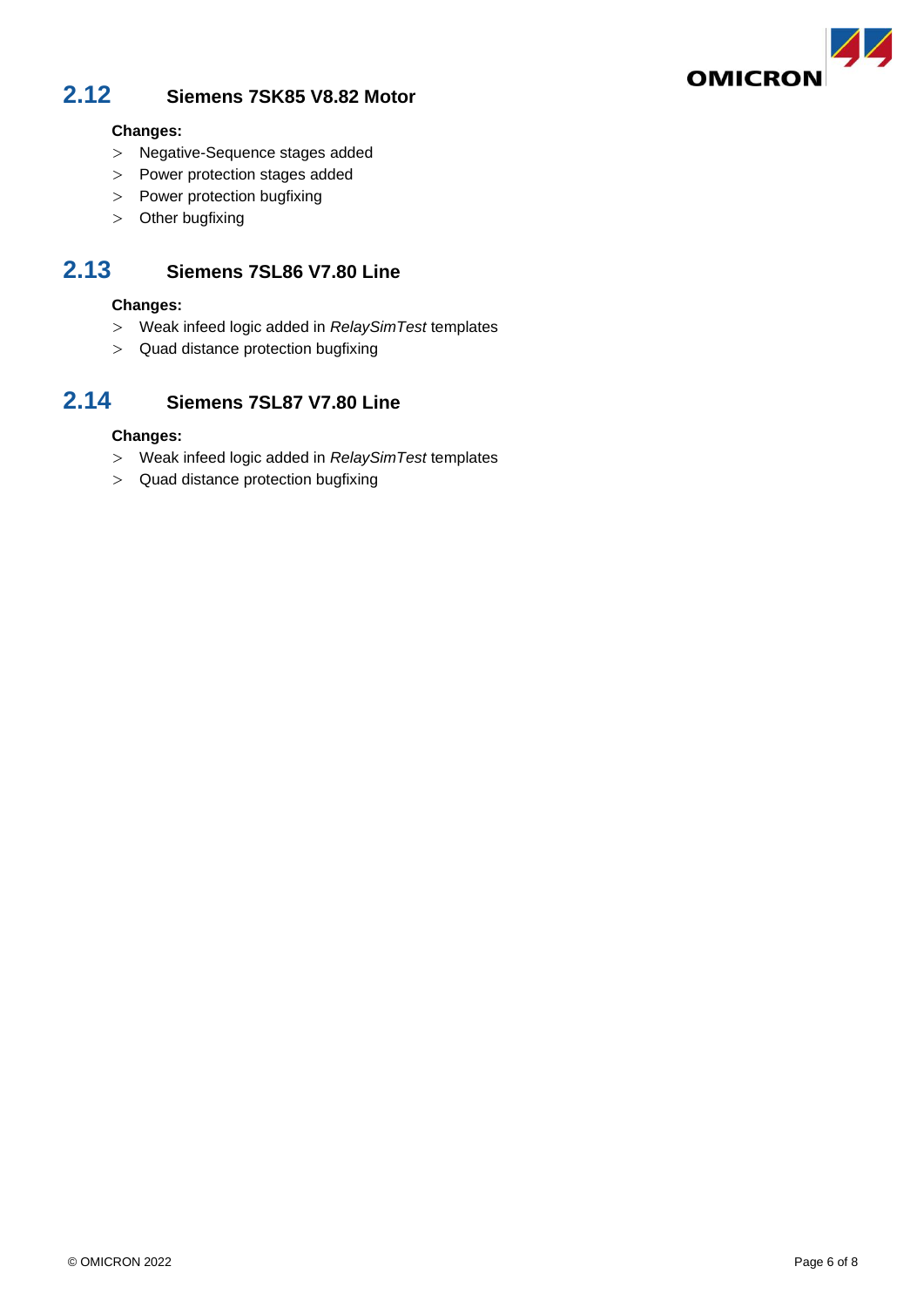

## **3 General Changes**

## **3.1 Siemens 7SX800 V8.82 Feeder**

Replaced by the PTL-item *Siemens 7SJ85 V8.82 Feeder*.

## **3.2 Siemens 7SX800 V8.82 Motor**

Replaced by the PTL-item *Siemens 7SK82 V8.82 Motor*.